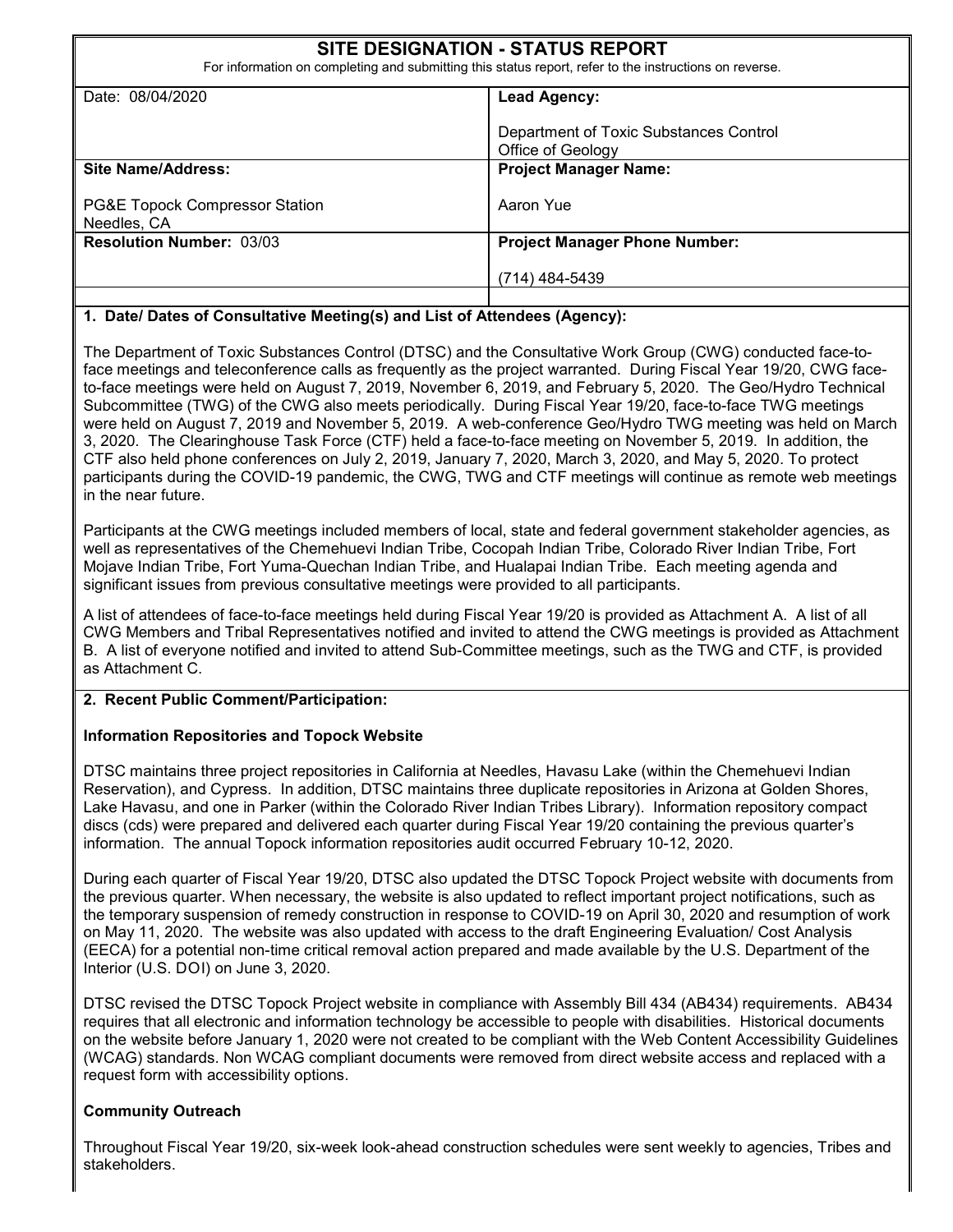## **Tribal Outreach**

On September 5, 2019, Cultural Director of the Chemehuevi Indian Tribe requested and DTSC responded with information on the CUL-5 grant funding application made available as a cultural protection mitigation measure adopted as part of the certified Subsequent Environmental Impact Report (SEIR).

On December 20, 2019, the Cocopah Indian Tribe submitted an application for the CUL-5 grant funding for an expansion of the Tribal Museum and gathering area. To facilitate a streamlined CUL-5 funding mechanism, DTSC revised the funding procedure after consultation with the eligible Tribes and PG&E on February 13, 2020. DTSC provided direction to PG&E to follow the new process on March 10, 2020. The Cocopah Indian Tribe received the funding as requested on April 6, 2020.

On October 1, 2019, Cocopah, representing the Tribes, requested DTSC to hold a TWG to discuss well testing and utility of data. In response, DTSC held a TWG on October 23, 2019. Post meeting, the Technical Review Committee (TRC) which are Tribal consultants, requested and were given discussion time on this topic during the November 5, 2019 TWG meeting.

DTSC participated in monitoring well (MW) site restoration "walk downs" of completed wells with PG&E and Tribes: On October 2, 2019, DTSC participated in site walk downs for MW-E, MW-O, MW-W, MW-R, MW-M and MW-10D. MW-X, MW-Y' and AZ well 6a were conducted on February 4, 2020.

On October 10, 2019, Fort Mojave Indian Tribe sent a letter to the Agencies requesting on-going well construction and hydraulic testing data. In response, DTSC directed PG&E to include the requested information in the monthly construction progress reports.

DTSC participated in four site walks with PG&E, Agencies and Tribes: 1) October 17, 2019, at the MW-Z location to identify protective measures for archaeological/ historical sites prior to construction; 2) November 7, 2019, of the Jackn-bore in preparation for the ERTC; 3) January 6, 2020, of the MW-V location to identify proposed access route and work areas; 4) February 26, 2020, of a burned soil layer discovered at the MW-20 bench. It was determined that the burned soil was associated with railroad camp and not pre-historic.

On December 2, 2019, PG&E evaluated the potential noise from drilling MW-Z and requested a waiver from mitigation measures NOISE-2 because of health and safety concerns in using existing noise barriers. After discussion with DTSC on December 5, 2019, PG&E recommended the use of shipping containers to break the line of sight from the maze. Tribes preferred to waive the sound barrier requirement instead of the containers during the site walk on January 6, 2020. Based on Tribal input, DTSC approved PG&E's request for a noise barrier waiver under NOISE-2 on January 14, 2020.

On December 4-5, 2019, DTSC participated in the annual site condition assessment with Tribal archaeologists. PG&E submitted the assessment report to the Agencies on January 10, 2020 and forwarded the report to the Tribes on DTSC's behalf on January 14, 2020. Fort Mojave Indian Tribe noted an error in the report on February 19, 2020 which was corrected, and the report was finalized and forwarded by PG&E on March 19, 2020.

To facilitate review of the Human Health and Ecological Risk Assessment (HHERA) Errata in conjunction with the RCRA Facility Investigation/Remedial Investigation (RFI/RI) Volume 3 Report, on February 25, 2020, Cocopah Indian Tribe requested, with concurrence from FMIT, Chemehuevi and Quechan, a three weeks extension of the RFI/RI Volume 3 review period. On February 27, 2020, DTSC approved the comment period extension to March 20, 2020.

DTSC continues to attend the bi-monthly Cultural and Historic Properties Management Plan (CHPMP) meetings hosted by the Bureau of Land Management (BLM) and U.S. Department of the Interior with the interested Tribes. DTSC attended the meetings in August, October, and December in 2019, as well as in February and June of 2020.

On May 15, 2020, DTSC sent a survey on communications during the COVID-19 pandemic to the CTF. The survey solicited inputs on the best options to communicate with Tribes regarding the Topock project during the pandemic. DTSC implemented the web meeting approach as a result of the survey.

## **Topock Site Mailing List Update**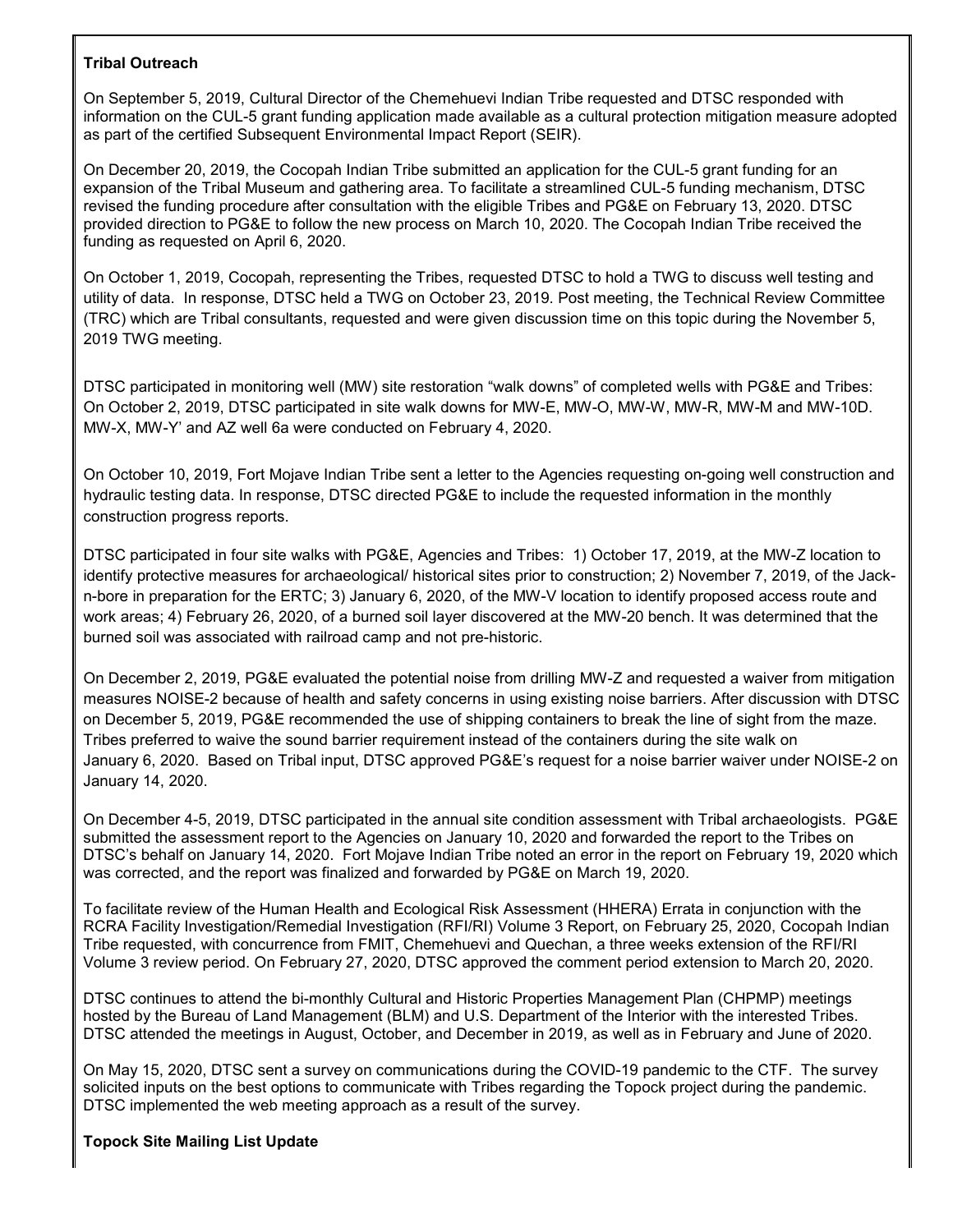DTSC continued to maintain the mailing list throughout Fiscal Year 19/20 by updating it with new information as needed.

## **3. Describe the Potential or Known Areas of Concern:**

DTSC continues to oversee PG&E in evaluating what is needed to protect the beneficial uses of the Colorado River.

From 1951 to 1964, untreated wastewater containing hexavalent chromium was discharged into an area known as the Bat Cave Wash (a dry streambed near the Colorado River). This resulted in a plume of hexavalent chromium contamination in the groundwater beneath the facility which now extends beneath the floodplain adjacent to the Colorado River. The groundwater plume extends under federal property, managed and overseen by the Department of Interior.

In addition, there are localized areas within or around the Topock Compressor Station (TCS) where chromium, hexavalent chromium, and other compounds (such as other metals, semi-volatile organic compounds, asbestos), have been found in soils. These occurrences are related to disposal and handling practices when chromium was used at the site. DTSC anticipates that these localized areas of soil contamination will be addressed in the soil Corrective Measures Study (CMS) and final remedy. The U.S. DOI has initiated an Engineering Evaluation/ Cost Analysis (EE/CA) for a potential non-time critical removal actions to minimize impacts to federal lands. The EE/CA was made available for public comments on June 3, 2020.

The majority of the potential and known areas of concern are situated on lands either owned by PG&E or U.S. DOI (managed by the BLM and the U.S. Fish and Wildlife Service). Some Native American Tribes have significant cultural and religious affiliations with the landscape. The entire project area has been designated by BLM as a Traditional Cultural Property of the Mohave people. The project site also includes habitat that supports a diverse biological ecology including several fully protected species.

**4. Current Phase of Action:** Groundwater remedy at 3G with approximately 75% for Phase I construction. PG&E continues to construct the Groundwater Remedy using a phased approach. DTSC anticipates initial startup and testing of the groundwater remedy in July 2021.

Soil investigation at 3B with 85% completion. Concurrent with the groundwater remedy construction, PG&E is preparing a revised Soil RCRA Facility Investigation Report that would detail the findings of the site investigation for soil contamination.

## **Groundwater Remedy**

- In compliance with the Subsequent Environmental Impact Report (SEIR) mitigation measure HYDRO-6a, PG&E submitted a workplan for installation of a well in Arizona. The workplan was forwarded to Tribes for comment on July 3, 2019. Since no comments were received, DTSC approved the workplan on September 18, 2019 contingent on acceptance of the well location by the Federal landowner. U.S. DOI provided conditional approval on October 22, 2019.
- Also, in compliance with Hydro-6a, PG&E contacted private well owners for access agreements to monitor their wells. Not all well owners provided consent. PG&E forwarded a memorandum to DTSC on the effort and recommendations on December 17, 2019. DTSC provided additional directions on January 23, 2020 for additional attempts and installation of an additional monitoring well between two private well owners who rejected PG&E's access requests. PG&E submitted an updated summary report pursuant to Mitigation Measure Hydro-6a on May 13, 2020 and a revision on June 3, 2020 for a well installation workplan at the Frontage Road in Arizona. The revised summary report and a workplan for the additional new well was forwarded to the CWG on June 29, 2020.
- On July 19, 2019, PG&E requested repair of a portion of the southern access to the floodplain near the BNSF bridge. The repairs were to grade, reposition vehicle mats, and install locking pins on those mats. The repairs were within the bat protection measure buffer zone. DTSC provided conditional approval for work on July 23, 2019. PG&E completed the requested work and reported no bat disturbance occurred.
- PG&E submitted an annual stormwater pollution prevention plan (SWPPP) construction report to the agencies on October 3, 2019. The report is submitted as a substantive requirement under a Storm Water General Permit under U.S. DOI's CERCLA exemption.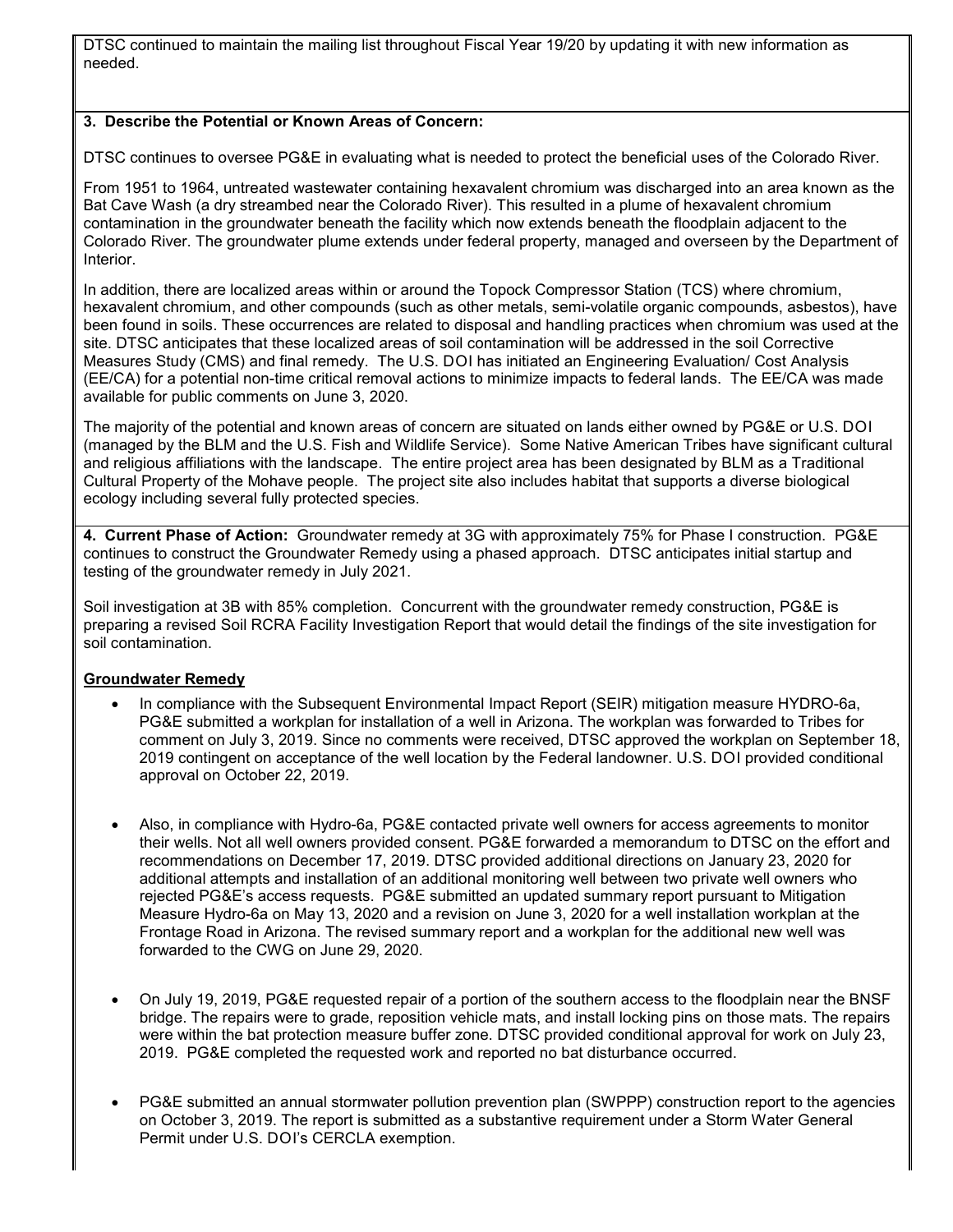- PG&E requested to change the location of an injection well based on the hexavalent chromium plume concentrations. On December 30, 2019, DTSC approved PG&E's request to move IRZ 19 to a location within the MW-20 bench. Because of the injection well location substitution, DTSC and U.S. DOI provided directions to PG&E to convert the former IRZ-19 pilot borehole to monitoring wells on the floodplain.
- On November 22, 2019, DTSC provided approval to PG&E to temporarily disconnect the piping and electrical lines from two extraction wells (PE-1 and PE-2) which were installed as part of the interim measure to protect the Colorado River. Disconnecting the piping and utilities was done to facilitate remedy construction at the MW-20 bench. DTSC also directed PG&E to install a contingency monitoring well (MW-V) due to higher than expected hexavalent chromium concentrations detected at a new monitoring well - MW-10D East of the MW-V location.
- DTSC continues oversight of the construction of the Groundwater Remedy. Construction was temporarily shut down on April 1, 2020 in response to the COVID-19 pandemic. Remedy construction restarted on May 11, 2020 with new COVID-19 prevention measures in place.
- PG&E collected baseline soil samples at several remedy and monitoring well locations including several locations in Pipeline B, C, and J trenches, influent water storage tanks, and secondary containment. Many remedy wells and pilot boreholes were drilled and installed throughout the fiscal year. There were several wells that were damaged during installation. Repairs were attempted but, in some cases, such as MW-B-267 and MW-S, the wells must be abandonment and redrilled.
- PG&E continued to excavate the remedy wastewater tank farm inside the Compressor Station which will serve as the water reconditioning system during the initial remedy start up. PG&E continues to install the necessary pipelines at the site and began work on the southern pit of the jack and bore (also called Pipeline C, Segment C9,). The jack and bore operation is necessary for the remedy pipelines to cross beneath the historic national trails highway.
- PG&E continues to analyze wastewater samples and dispose of wastewater from well drilling to either the Compressor Station Evaporation Pond 4 or processed through the Interim Measures water treatment plant.
- PG&E continues to manage drilling spoils and excess soil from construction in accordance with the Remedy Soil Management Plan which was developed with screening levels to determine if excess soil should be disposed off-site due to contaminant concentrations or retained for reuse as requested by the Tribes.

## **Soil Remedial Facility Investigation/Remedial Investigation (RFI/RI) Vol. 3**

PG&E has prepared and submitted a draft Soil RFI/RI Vol. 3 Report on December 9, 2019. After DTSC review and gathering of comments received from the U.S. DOI, Tribes and MWD, DTSC concluded that the RFI/RI Volume 3 Report will require significant revisions. On June 24, 2020, PG&E compiled the comments received in a comment table and will proceed to prepare responses to the comments and the revised report.

## **Soil Human Health and Ecological Risk Assessment (HHERA)**

After comments were received on the HHERA, DTSC held comment resolution meetings in June 2019 and forwarded the final comment resolution table to the CWG for accuracy. No requests for corrections were received, so on July 29, 2019, DTSC directed PG&E to finalize the HHERA pursuant to the April 2016 Response To Comment protocol developed with Tribes and stakeholders. The comment resolution protocol provides for opportunities to provide disagreement letters for the administrative record. The Final Soil HHERA was submitted to DTSC and U.S. DOI on October 18, 2019. Despite the comment resolution meetings, Tribes believe some of the HHERA evaluations are overly conservative which may lead to unnecessary cleanup action and will lead to further damages to the cultural landscape. The Fort Mojave Indian Tribe, with support from the Quechan, Cocopah and Chemehuevi Indian Tribes sent an objection letter to the HHERA. The letter and the supporting emails have been added to the administrative record.

In reviewing the final HHERA, agencies noticed and raised a concern that the hexavalent chromium screening value of 1 mg/kg is conservative and not based on specific toxicity data for the desert plant community. Based on agencies comments, PG&E submitted a technical memorandum on January 27, 2020 which specified the proposed alternate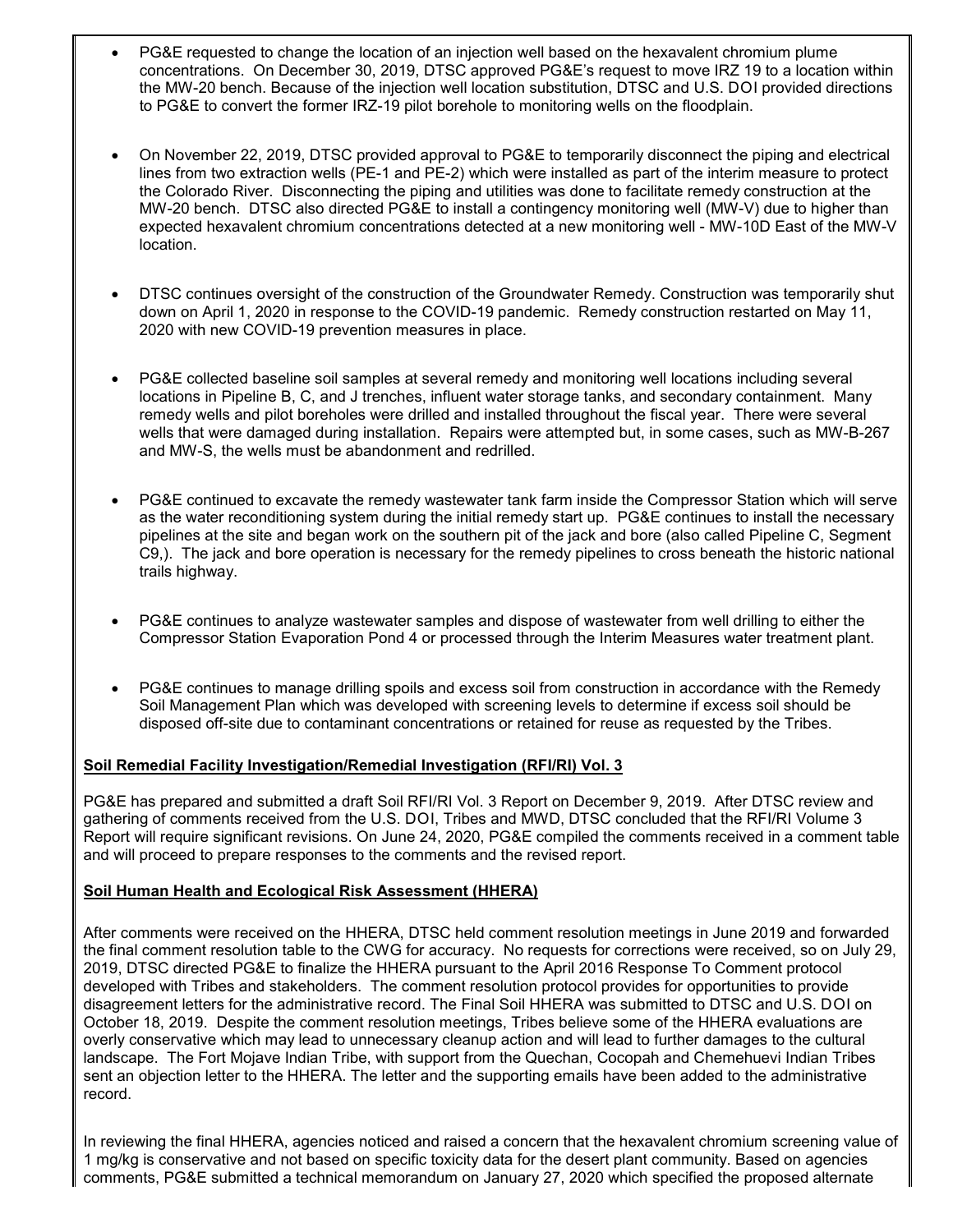| risk based concentration for the hexavalent chromium at 19.5 mg/kg. The technical memorandum was incorporated<br>into a HHERA errata and was circulated for a 10-day review and comment period. No comments were received on the<br>errata; however, the Fort Mojave Indian Tribe and the Quechan Indian Tribe sent DTSC and U.S. DOI a letter on<br>concerns with the HHERA process. U.S. DOI issued a response letter to the Tribes on April 21, 2020 and DTSC<br>issued a formal response to FMIT and Quechan Indian Tribes on May 7, 2020. DTSC and U.S. DOI accepted the Soil<br>HHERA and its errata on May 29, 2020.                                                                                                                                                                                                                                                                                                                   |                                                              |          |                                   |          |                                              |  |  |
|-----------------------------------------------------------------------------------------------------------------------------------------------------------------------------------------------------------------------------------------------------------------------------------------------------------------------------------------------------------------------------------------------------------------------------------------------------------------------------------------------------------------------------------------------------------------------------------------------------------------------------------------------------------------------------------------------------------------------------------------------------------------------------------------------------------------------------------------------------------------------------------------------------------------------------------------------|--------------------------------------------------------------|----------|-----------------------------------|----------|----------------------------------------------|--|--|
| (Specific activities continued in Section 12)<br>5. Proposed Site Use (check the appropriate box[es]):                                                                                                                                                                                                                                                                                                                                                                                                                                                                                                                                                                                                                                                                                                                                                                                                                                        |                                                              |          |                                   |          |                                              |  |  |
| $\boxtimes$ Commercial/Industrial/Retail $\Box$ Residential (single/Multi-family, Sale/rental product)                                                                                                                                                                                                                                                                                                                                                                                                                                                                                                                                                                                                                                                                                                                                                                                                                                        |                                                              |          |                                   |          |                                              |  |  |
|                                                                                                                                                                                                                                                                                                                                                                                                                                                                                                                                                                                                                                                                                                                                                                                                                                                                                                                                               |                                                              |          |                                   |          |                                              |  |  |
| $\Delta$ Park or Open Space $\Box$ Schools, Hospitals Day Care Centers or Other Non-Industrial Sensitive Uses                                                                                                                                                                                                                                                                                                                                                                                                                                                                                                                                                                                                                                                                                                                                                                                                                                 |                                                              |          |                                   |          |                                              |  |  |
| 6. List any Technical Problems:<br>N/A                                                                                                                                                                                                                                                                                                                                                                                                                                                                                                                                                                                                                                                                                                                                                                                                                                                                                                        |                                                              |          |                                   |          |                                              |  |  |
| 7. Permits Required/Issued to Date and Pending Permit Issues:<br>None                                                                                                                                                                                                                                                                                                                                                                                                                                                                                                                                                                                                                                                                                                                                                                                                                                                                         |                                                              |          |                                   |          |                                              |  |  |
| 8. Deed Restriction/Land Use Control in Place?                                                                                                                                                                                                                                                                                                                                                                                                                                                                                                                                                                                                                                                                                                                                                                                                                                                                                                |                                                              |          |                                   |          |                                              |  |  |
| $\Box$ No<br>$\boxtimes$ Yes (For PG&E owned property only)<br>Effective Date: November 7, 2018                                                                                                                                                                                                                                                                                                                                                                                                                                                                                                                                                                                                                                                                                                                                                                                                                                               |                                                              |          |                                   |          |                                              |  |  |
| Engineering Controls (check applicable controls in place):<br>9.                                                                                                                                                                                                                                                                                                                                                                                                                                                                                                                                                                                                                                                                                                                                                                                                                                                                              |                                                              |          |                                   |          |                                              |  |  |
| Air Sparging<br>X<br><b>Capped Site</b>                                                                                                                                                                                                                                                                                                                                                                                                                                                                                                                                                                                                                                                                                                                                                                                                                                                                                                       | <b>Construct Landfill Cell</b><br><b>Containment Barrier</b> | $\times$ | X Fence Site<br>In Situ Treatment |          | Remove Free Product<br>Soil Vapor Extraction |  |  |
| Consolidate and Cap                                                                                                                                                                                                                                                                                                                                                                                                                                                                                                                                                                                                                                                                                                                                                                                                                                                                                                                           | <b>Dual Phase Extraction</b>                                 |          | Passive Venting                   |          | <b>Treatment at Hookup</b>                   |  |  |
| Passive Vent under                                                                                                                                                                                                                                                                                                                                                                                                                                                                                                                                                                                                                                                                                                                                                                                                                                                                                                                            | Enhanced                                                     |          | <b>Monitored Natural</b>          | $\times$ | Pump and Treat                               |  |  |
| <b>Structure</b><br>Vent Soil                                                                                                                                                                                                                                                                                                                                                                                                                                                                                                                                                                                                                                                                                                                                                                                                                                                                                                                 | Biodegradation                                               |          | Attenuation                       |          | Groundwater                                  |  |  |
|                                                                                                                                                                                                                                                                                                                                                                                                                                                                                                                                                                                                                                                                                                                                                                                                                                                                                                                                               | OTHER (specify):                                             |          |                                   |          |                                              |  |  |
| 10. Target Cleanup Levels/Current Contamination Levels:<br>Remedial action objectives (RAOs) for groundwater contaminants were presented in the Groundwater Corrective<br>Measure Study (CMS) and the Statement of Basis. The Statement of Basis was published on January 31, 2011. The<br>Final Design for the Groundwater Remedy and the Construction/Remedial Action Work Plan were approved with the<br>certification of the Final SEIR on April 24, 2018 by DTSC.                                                                                                                                                                                                                                                                                                                                                                                                                                                                        |                                                              |          |                                   |          |                                              |  |  |
| PG&E is implementing an Interim Measure (IM) consisting of groundwater extraction for hydraulic control of<br>the plume boundaries in the Colorado River floodplain and management of extracted groundwater. The<br>groundwater extraction, treatment, and injection systems, collectively, are referred to as Interim Measure<br>Number 3 (IM-3). Currently, the IM-3 facilities include a groundwater extraction system (four extraction<br>wells: TW-2D, TW-3D, TW-2S, and PE-1), conveyance piping, a groundwater treatment plant, and an<br>injection well field for the discharge of the treated groundwater (two injection wells: IW-2 and IW-3).<br>Construction on the Groundwater Remedy will be conducted in two phases. Phase I began in October 2018<br>and DTSC expects heavy construction to end in June 2021. Pending outcome of initial remedy startup,<br>Phase II remedial construction is anticipated to begin July 2023. |                                                              |          |                                   |          |                                              |  |  |
| 11. Ongoing Monitoring (specify timeframes and/or describe "Other"):                                                                                                                                                                                                                                                                                                                                                                                                                                                                                                                                                                                                                                                                                                                                                                                                                                                                          |                                                              |          |                                   |          |                                              |  |  |
| $\boxtimes$ Groundwater<br>$\Box$ Air<br>$\boxtimes$ Other Specify: Colorado River Sampling and Monitoring<br>The current Groundwater Monitoring Program includes over 140 monitoring wells. Sampling for hexavalent chromium<br>and chromium occurs:                                                                                                                                                                                                                                                                                                                                                                                                                                                                                                                                                                                                                                                                                         |                                                              |          |                                   |          |                                              |  |  |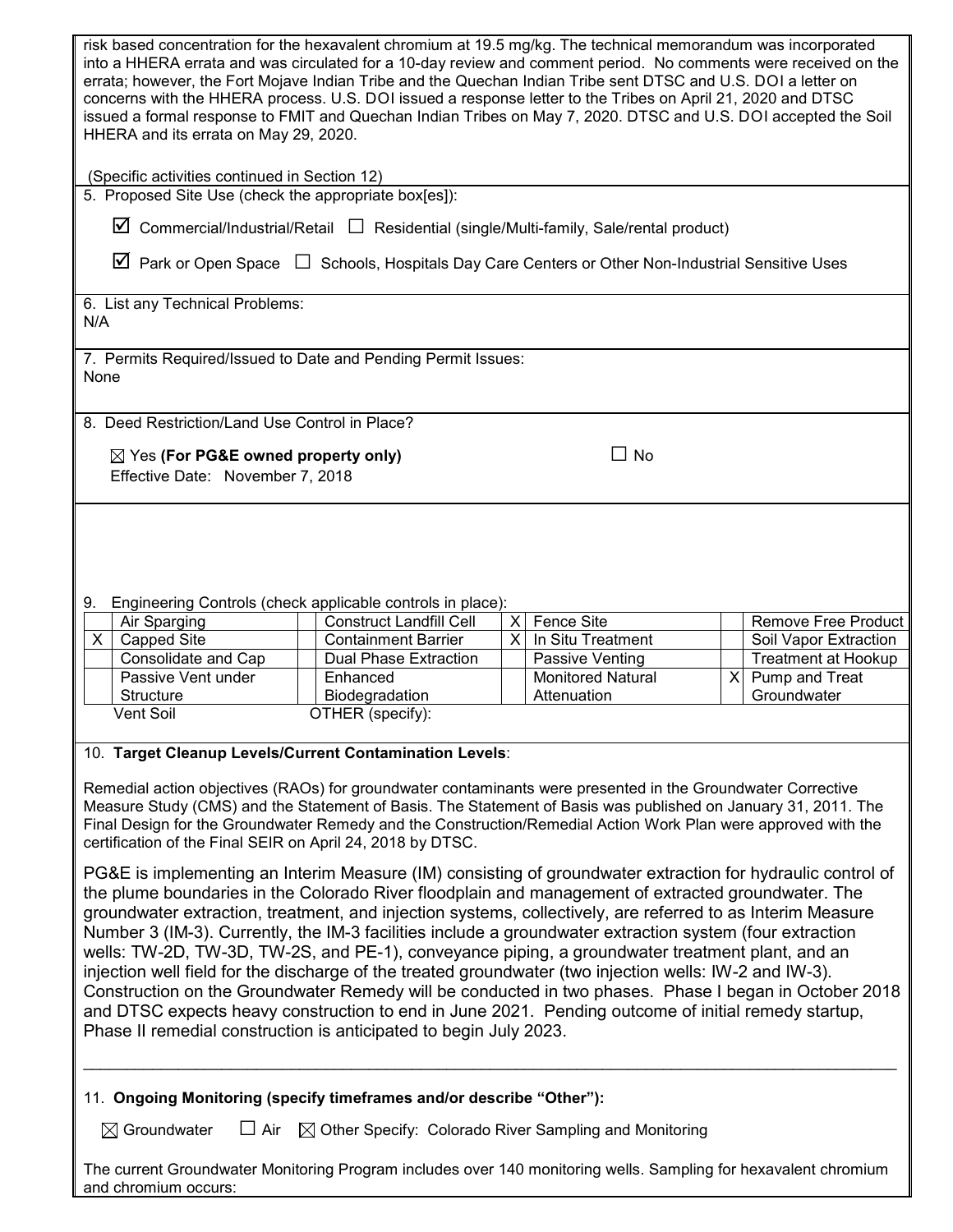- monthly in 2 extraction wells,
- monthly in 4 river shoreline locations, 2 other surface water monitoring locations, and 10 in-channel river locations during low river periods in winter,
- quarterly in 22 wells, 4 river shoreline locations, 2 other surface water monitoring locations, and 10 in-channel river locations,
- semiannually in 101 wells, 4 river shoreline locations, 2 other surface water monitoring locations, and 10 inchannel river locations,
- annually in 142 wells, 4 river shoreline locations, 2 other surface water monitoring locations, and 10 in-channel river locations, and
- biennially in 146 wells, 4 river shoreline locations, 2 other surface water monitoring locations, and 10 inchannel river locations,

The frequencies noted above apply to the Topock groundwater and surface water monitoring program, and do not include other monitoring programs such as the Compliance Monitoring Program.

## **Oversight Agency Costs Reimbursed to Date:**

DTSC labor expenditures for July 2019 – June 2020: DTSC spent 4,325 hours with an oversight cost of approximately \$ 1,107,416.00.

## 12. **Additional Comments or Issues – add additional pages as needed**

(Continued from Section 4)

## **Biological Surveys/Plants**

- On September 4, 2019, PG&E provided a post action report for BIO-2f bat protection measures taken during the repair of access mats at the southern floodplain which took place on August 1, 2019. The report indicates no observable bat impacts.
- Pre-construction biological surveys were performed in compliance with the SEIR mitigation measures.
- PG&E submitted a Transplantation Technical Memorandum on May 4, 2020 to document the failed attempts to transplant native vegetation that would have been impacted due to construction. The memorandum contemplated on changes to the procedure that may increase survival rate in the future.
- PG&E submitted the summer 2019 bat survey report on April 22, 2020. The report suggested that the current bat maternity roost protection measures are successful. The remedy construction did not impact bat maternity roosts and that the bat population remains healthy within the project area.

## **Monitoring Programs**

## **Dust Monitoring**

- Dust monitoring was conducted during construction activities during Fiscal Year 19/20. Below are the number of real time dust monitoring events that were conducted at the perimeter of the work areas (outside of the exclusion zone).
	- In July 2019, 171; August 2019, 277; September 2019, 146; October 2019, 270; November 2019, 70; December 2019, 108; January 2020, 161; February 2020, 138; March 2020, 106; and May 2020, 12.
	- Exceedances of the action level for fugitive dust monitoring which is 100 micrograms per cubic meter occurred on:
		- July 1, 2019 a temporary exceedance due to construction vehicle movement in the floodplain. Contractor applied water to reduce fugitive dust.
		- August 20, 2019 a temporary exceedance due to backfilling of very dry soil/dirt using excavator of Pipeline B/J. Contractor applied water to reduce fugitive dust.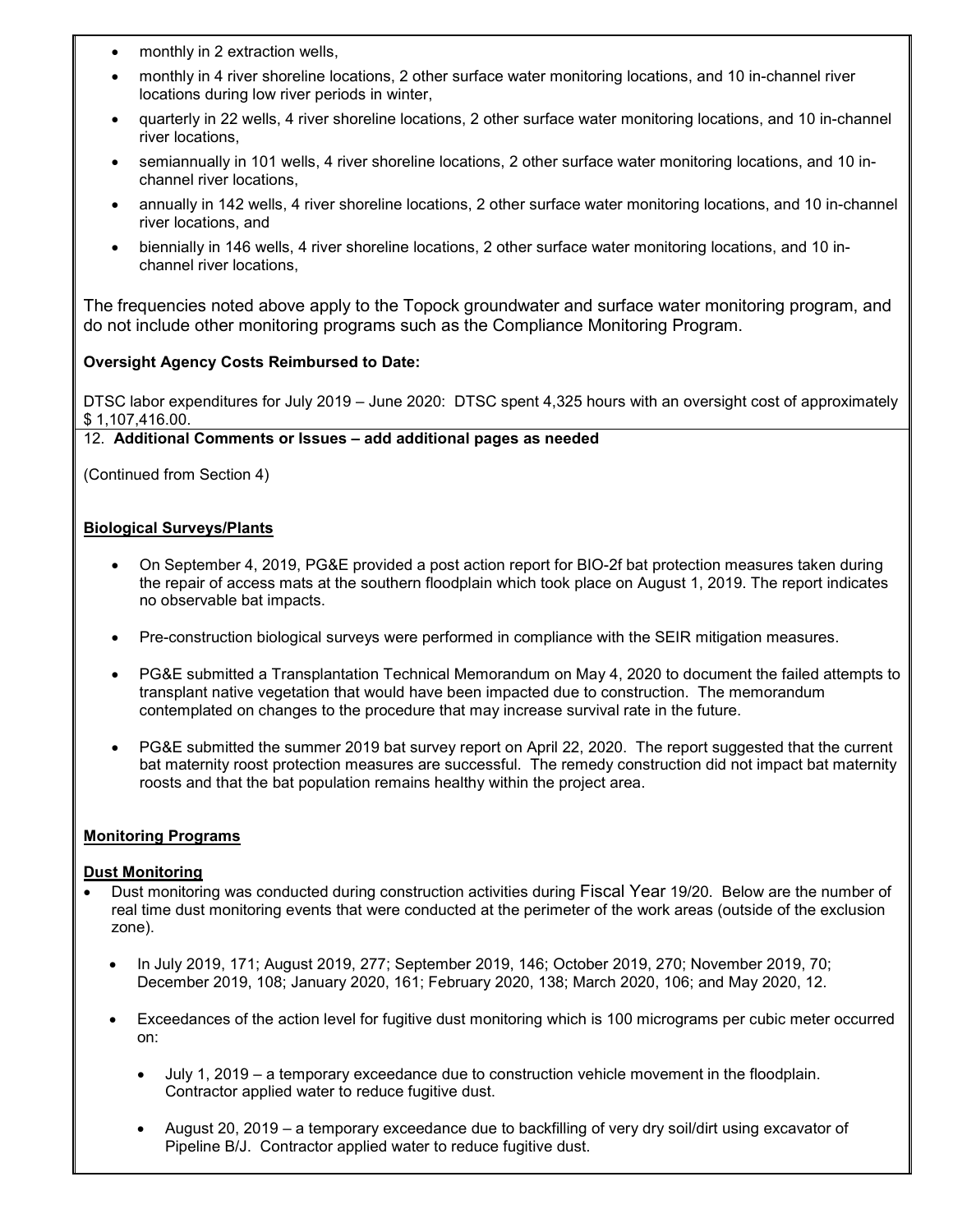- October 2019 temporary exceedances during site preparation activities for MW-70BR and Hydro-6 well. Construction water was used to control fugitive dust. The technician also noted, in several occasions, that wind gusts picked up sands and dirt within the work areas.
- February 19, 2020 a temporary exceedance occurred during the excavation of soil during site preparation for drilling of MW-V (the upgradient dust value was 7 micrograms per cubic meter and the average downgradient dust value was 195 micrograms per cubic meter, resulting a delta of 188 micrograms per cubic meter). The Construction Manager was notified by compliance personnel of the exceedance, and water was applied to reduce dust level.

## **Air Sampling**

- Perimeter air sampling events occurred throughout Fiscal Year 19/20 Level of Concern (LOC) for hexavalent chromium is 0.00094 micrograms per cubic meter:
	- Two events in August 2019 during construction of the portion of Pipeline B/J in the vicinity of AOCs 9 and 10. Analytical results are available in Table 1.
	- Five events in October 2019 (October 15, 7, 18, 29, and 30) during site preparation and drilling activities at MW-70BR in AOC 10 (East Ravine). Results are below the LOC for hexavalent chromium.
	- Two events in November 2019 (November 4 and 6); during drilling activities at MW-70BR in AOC 10. Results are below the LOC for hexavalent chromium.
	- Five events in December 2019 (December 16, 17, 18, 19, and 20). Two sampling events were performed during removal of the retaining wall near the paint locker (AOC 8) inside the Topock Compressor Station. Three sampling events were performed during excavation at the MW-20 Bench (AOC 30). Results are below the LOC for hexavalent chromium.

#### **Noise Monitoring**

• Noise monitoring was conducted at pre-approved locations closest to the construction activities throughout Fiscal Year 19/20. To date, there have been no complaints resulting from project construction-related noise.

#### **Construction progress reports**

• Monthly progress reports of the construction activities were submitted monthly during Fiscal Year 19/20. The previous month's report is submitted by the 10<sup>th</sup> of each month.

#### **Groundwater Gradient**

- PG&E has continued to monitor the hydraulic gradient at prescribed gradient well pairs and chromium concentrations at select floodplain wells as directed in DTSC's July 20, 2015 and August 18, 2017 conditional approval letters. PG&E has also submitted monthly snapshots of IM3 Pumping Regime and Hydraulic Performance as an action item from the July 22, 2015 CWG.
- The average landward gradients during Fiscal Year 19/20 were: July 2019, 0.0033 foot/foot (ft/ft); August 2019, 0.0031; September 2019, 0.0032; October 2019, 0.0036; November 2019, 0.0029; December 2019, 0.0034; January 2020, 0.0037; February 2020, 0.0041; March 2020, .0039; April 2020, 0.0044; and May 2020, 0.0037. The landward gradient continues to exceed the target of 0.001 ft/ft.

#### **Groundwater/Surface Water Monitoring Program**

• Implementation of the groundwater and surface water monitoring program continued during Fiscal Year 19/20. Groundwater monitoring events were completed in October 2019, February 2020, and June 2020.

#### **EIR Monitoring**

• PG&E is implementing the EIR Mitigation Monitoring and Reporting Program requirements in the Groundwater EIR and Soil Investigation EIR. PG&E has been submitting quarterly compliance reports. Quarterly reports were submitted on October 31, 2019, January 31, 2020, and April 30, 2020.

#### **Mandatory Training Programs**

- PG&E continues to provide the mandatory Site Health and Safety Training for its employees and contractors on a daily basis. As of May 29, 2020, a total of 147 health and safety training sessions and 469 employees and contractors received the training. During Fiscal Year 19/20, the counts are: 1st Quarter: 21 sessions, 43 employees/contractors; 2<sup>nd</sup> Quarter: 15 sessions, 22 employees/contractors; 3<sup>rd</sup> Quarter: 16 sessions, 64 employees/contractors; and 4<sup>th</sup> Quarter: 13 sessions, 31 employees/contractors.
- PG&E continues to provide the mandatory Worker Environmental Awareness Training (WEAT). As of May 29, 2020, a total of 152 WEAT sessions were conducted and 546 employees and contractors received the training. During Fiscal Year 19/20, the counts are: 1<sup>st</sup> Quarter: 22 sessions, 47 employees/contractors; 2<sup>nd</sup>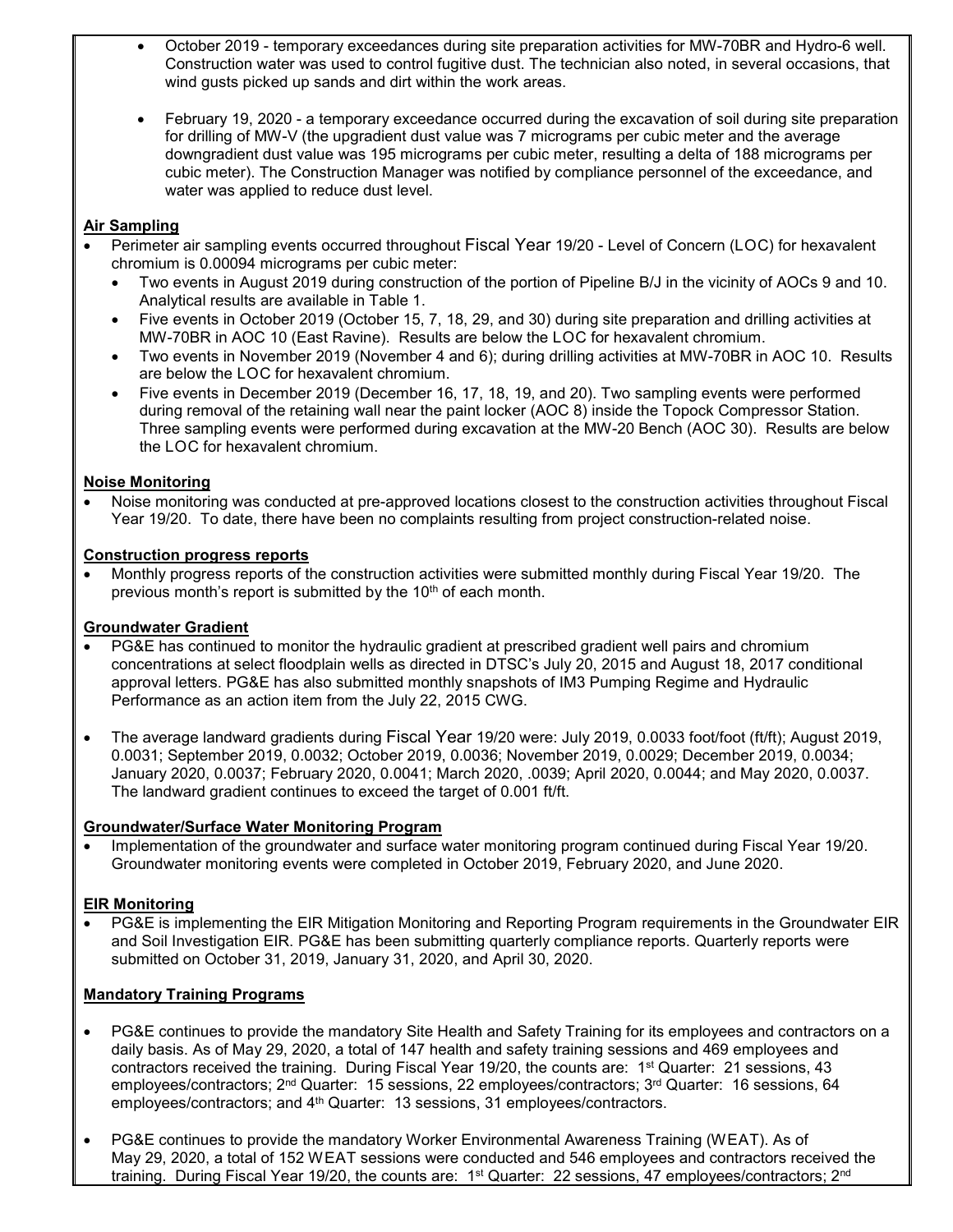Quarter: 14 sessions, 40 employees/contractors; 3<sup>rd</sup> Quarter: 19 sessions, 73 employees/contractors; and 4<sup>th</sup> Quarter: 12 sessions, 38 employees/contractors.

• PG&E's onsite biologist also trained Field Contact Representatives (FCRs), who will be responsible for compliance with biological avoidance and mitigation measures. As of May 2020, a total of 14 FCR training sessions were conducted. During Fiscal Year 19/20, the counts are: 1<sup>st</sup> Quarter: 1 session, 1 employee/contractor; 2<sup>nd</sup> Quarter: 1 session, 1 employee/contractor; 3rd Quarter: 1 session, 1 employee/contractor; and 4th Quarter: 1 session, 2 employees/contractors.

#### **Activities during Fiscal Year 19/20 related to ongoing implementation of the Interim Measure included the following:**

- Continuous operation of the Interim Measure groundwater extraction, treatment, and injection facility continued throughout Fiscal Year 19/20. Periodic downtimes associated with optimization, maintenance, and repair occurred in conformance with permit conditions.
- PG&E completed required monitoring and reporting of treatment plant operations as required by the Applicable, Relevant and Appropriate (ARARs) under U.S. DOI oversight. IM-3 self-monitoring report was submitted on July 15, 2019, October 15, 2019, January 15, 2020, and April 15, 2020.
- Performance Monitoring Program (PMP) activities in the Colorado River floodplain continued in Fiscal Year 19/20. Quarterly reports were submitted on August 15, 2019, December 13, 2019, March 13, 2020, and April 30, 2020.

## **INSTRUCTIONS FOR COMPLETING A STATUS REPORT**

**GENERAL:** This Status Report form is for use in communicating to Cal/EPA the activities of the Administering<br>Agency and Support Agencies with respect to site investigation and remedial action. A Status Report should be<br> completed each year for the period ending June 30th. A Status Report should also be completed at the end of a designated project. Type or print clearly all requested information in the spaces provided and attach additional pages<br>as necessary to explain or complete your responses. Mail the Status Reports to:

> California Environmental Protection Agency 1001 I Street, 25th Floor Site Designation Committee Sacramento, CA 95814

- 1. Date of Consultative Work Group Meeting and List of Attendees: List date(s) of Consultative Work Group<br>Meeting(s) that occurred during the year, including names of attendees followed by agency affiliation in parenthesis
- **2. Recent Public Comment/Participation:** List documents received in the year subject to public comment or public meetings/hearings held and what you did to provide for public participation.
- **3. Describe Known or Potential Areas of Concern:** Describe the site investigative or remedial activities occurring at the site and issues for the year.

#### **4. Current Phase of Action under the Site Designation Process**

List current phase of action corresponding to description provided below by assigning a number followed by an appropriate letter, if applicable (i.e. Work Plan Completed denote as level 3D).

Number Description

- 1 Administering Agency Designated
- 2 First Consultative Meeting Completed
- 3 Levels of Action
	- A Preliminary Site Assessment Completed
	- B Site Investigation Completed
	- C Feasibility Study Completed
	- D Work Plan Completed
	- E Cleanup Alternative Selected and Authorized
	- F Design of Cleanup Alternative Selected
	- G Implementation of Cleanup Alternative (give % complete)
	- H Remediation Completed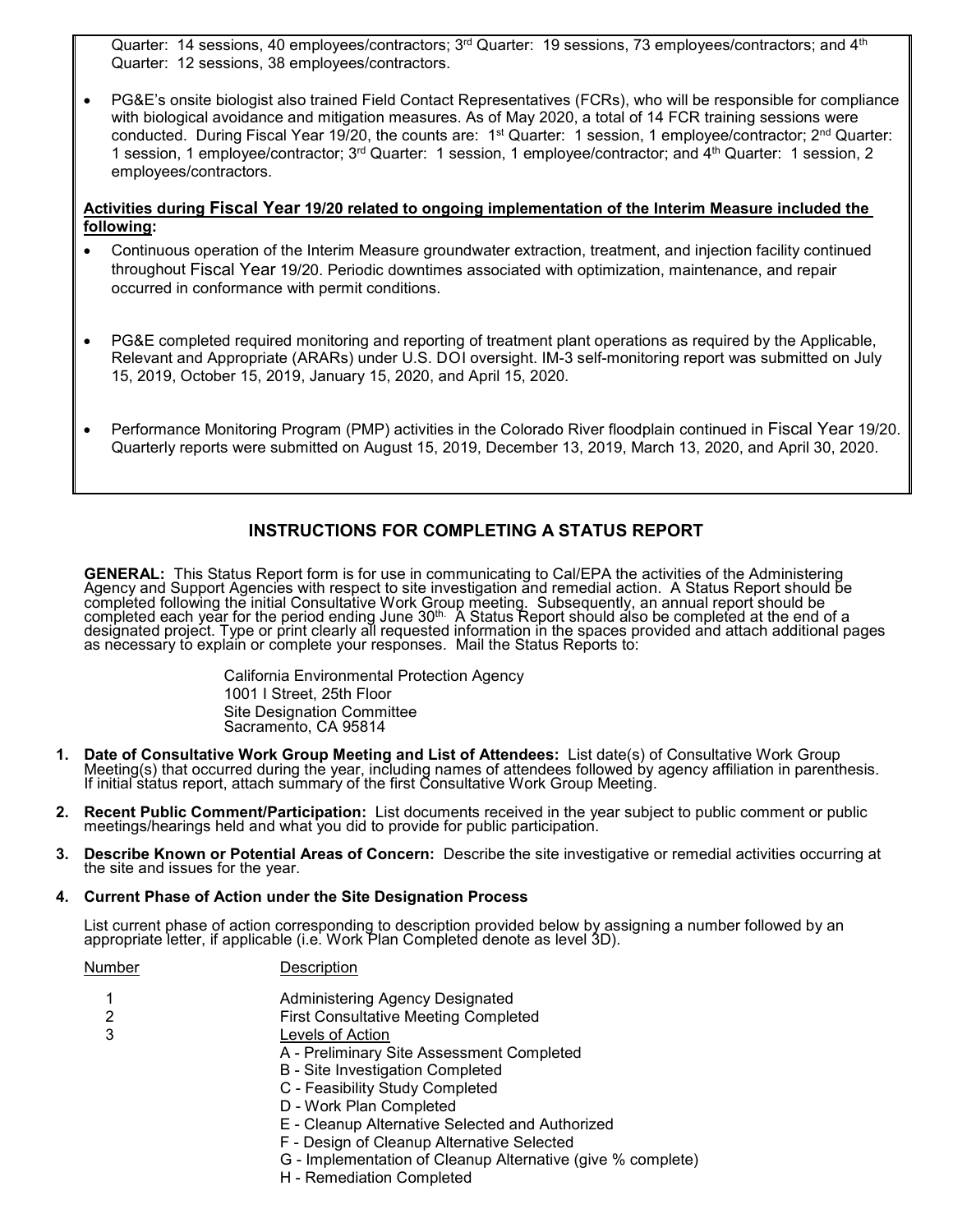4 Certificate of Completion Issued (after concurrence by other interested agencies).

- **5. Proposed Site Use:** Check the appropriate box or boxes which describe the planned use for the site:
	- (1) Commercial/Industrial/Retail; (2) Residential (single/multi-family, sale/rental product); (3) Park or Open space;
	- (4) Schools, Hospitals, Day Care Centers or Other Non-residential Sensitive Uses.
- **6. List any Technical Problems:** Describe any technical issues impeding site investigative or cleanup activities.
- 7. Permits Required/Issued to Date and Pending Permit Issues: List any permits currently being required and/or<br>issued by the Administering or Support Agency. List any permits currently pending approval and any requirements
- **8**. **Deed Restrictions/Land Use Controls:** Check applicable box and specify the date if the response is "yes."
- **9**. **Cleanup Levels:** Specify current contamination levels and proposed target cleanup levels for major contaminants.
- **10. Ongoing Monitoring:** Check the appropriate box(es) and/or specify any other type of ongoing monitoring that is in place. Specify approximate timeframes (using months/years) for monitoring, i.e., 11/06 1/10
- **11. Oversight Agency Costs Reimbursed to Date:** For the project, list agency, amount reimbursed followed by pending reimbursement in parenthesis, and brief description of services provided by each agency.
- 12. Additional Comments or Issues: If needed, attach additional sheets to describe any important issues not<br>previously addressed above such as issues discussed at last Consultative Work Group Meeting. In the event the<br>proj project. Please attach a copy of any Certificate of Completion and/or closure letter issued when submitting the final report.

Cal/EPA -- Site Designation Committee -- Status Report Form 5/06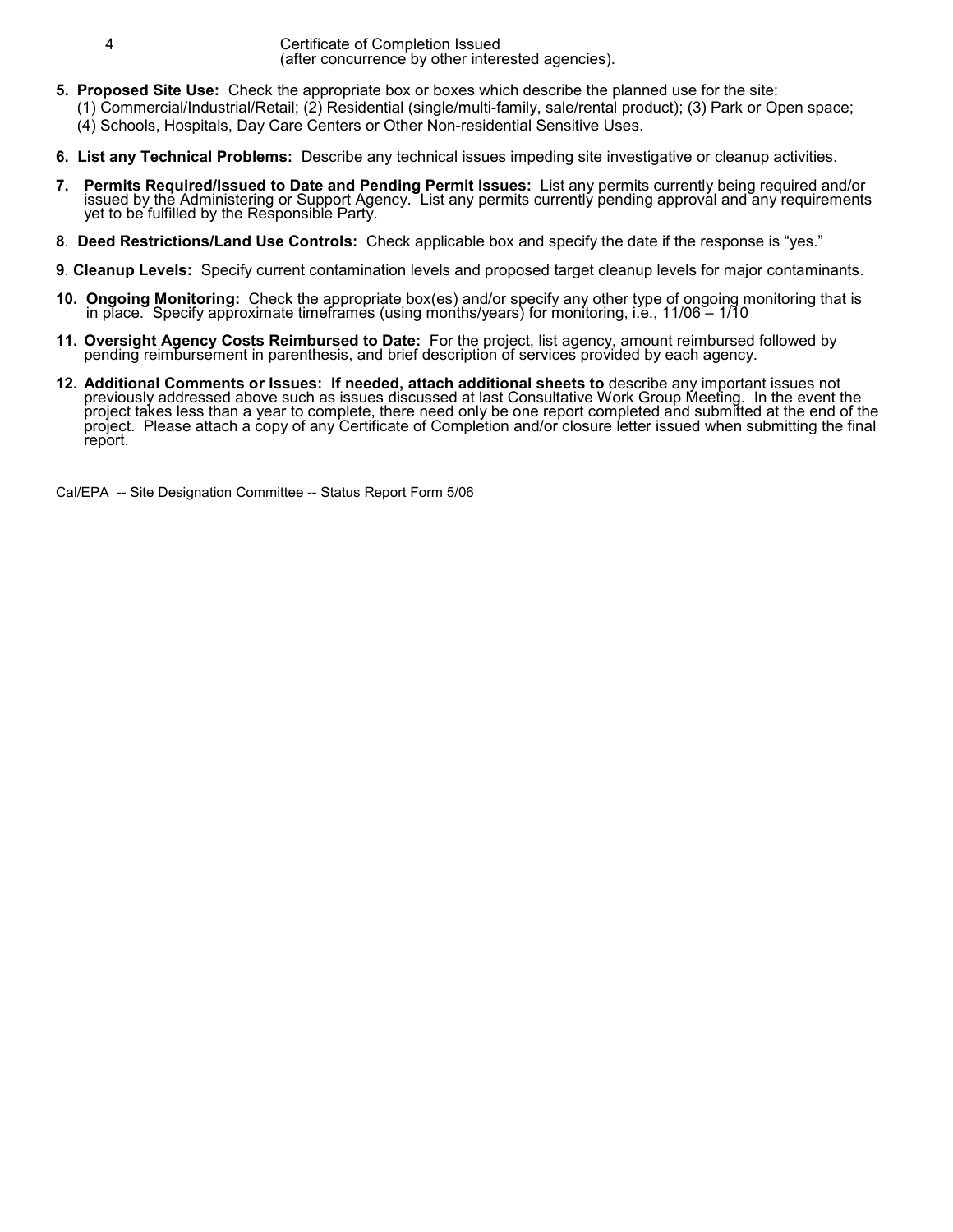# **PG&E Topock Compressor Station Annual Status Report July 2019 – June 2020**

# **ATTACHMENT A – Dates of Meetings and Lists of Attendees (Agencies)**

# **July 2, 2019 – Clearinghouse Task Force Phone Conference Meeting**

**Attendees:** Department of Toxic Substances Control (DTSC): Yolanda Garza, Aaron Yue; U.S. Department of Interior (USDOI): Pam Innis; U.S. Bureau of Land Management (BLM): Matt Nelson, Gloria Benson; Metropolitan Water District (MWD): Maria Lopez; Pacific Gas & Electric Company (PG&E): Curt Russell; Jacobs on behalf of PG&E: Christina Hong; Arcadis on Behalf of PG&E: Lisa Micheletti-Cope, Steven Perry; Fort Mojave Indian Tribe (FMIT): Nora McDowell; Hargis & Associates (H&A) on behalf of FMIT: Amanda Beam; Chemehuevi Indian Tribe (CIT): Ron Escobar; Cocopah Indian Tribe: Edgar Castillo; Technical Review Committee (TRC): Margaret Eggers

## **August 7, 2019 – Consultative Workgroup Face-to-Face Meeting**

**Attendees:** DTSC: Karen Baker, Aaron Yue, Chris Guerre, Yolanda Garza, Isabella Alasti (phone), Jose Marcos (phone), Lori Hare (phone); USDOI: Pam Innis; USBLM: Gloria Bullets Benson (phone), Adam Cochran, Matthew Nelson; US Fish & Wildlife Service (USFWS): Carrie Marr (phone); MWD: Maria Lopez, Betty Kuo-Brinton (phone), Jill Teraoka (phone); Arizona Department of Environmental Quality (ADEQ): Nichole Osuch (phone); CRWQCB: Scot Stormo (phone); PG&E: Curt Russell, Kevin Sullivan, Iain Baker; PG&E Consultant CH2M Hill: Christina Hong; PG&E Consultant Arcadis: Margy Gentile; FMIT: Nora McDowell; FMIT consultants H&A: Leo Leonhart (phone), Amanda Beam; Cocopah Indian Tribe: Edgar Castillo; CIT: Ron Escobar; Hualapai: Lyndee Hornell; TRC: Margaret Eggers, Robert Prucha, Eric Rosenblum (phone)

## **August 7, 2019 – Geo/Hydro Technical Workgroup Face-to-Face Meeting**

**Attendees:** DTSC: Karen Baker, Chris Guerre, Yolanda Garza, Aaron Yue, Jose Marcos; USDOI: Pam Innis; USBLM: Adam Cocchran, Matt Nelson, Gloria Benson (phone); USFWS: Carrie Marr (phone); ADEQ: Nichole Osuch (phone); Mohave County: Nancy Appleby; PG&E: Iain Baker, Kevin Sullivan, Curt Russell; PG&E Consultant Arcadis: Mary Gentile; FMIT: Nora McDowell; FMIT consultant H&A: Leo Leonhart (phone), Amanda Beam; Cocopah: Edgar Castillo; CIT: Ron Escobar; Hualapai: Lyndee Hornell; TRC: Eric Rosenblum (phone), Margaret Eggers, Bob Prucha

## **November 5, 2019 – Geo/Hydro Technical Workgroup Face-to-Face Meeting**

**Attendees:** DTSC: Grant Cope, Peter Garcia, Karen Baker, Aaron Yue, Chris Guerre, Yolanda Garza; PG&E: Curt Russell, Kevin Sullivan, Iain Baker; PG&E Consultant Arcadis: Lisa Cope, Margaret Gentile; PG&E Consultant Jacobs: Christina Hong, Greg Foote (phone); DOI: Pam Innis; DOI Consultant BB&E: Jim Colmer, Brent Jacobs; BLM: Adam Cochran, Gloria Benson; MWD: Eric Fordham (phone); BOR: Jeff Smith (phone); RWQCB-CRB: Scot Stormo; FMIT: Nora McDowell; H&A on behalf of FMIT: Leo Leonhart, Amanda Beam (phone); CIT: Ron Escobar; Cocopah Indian Tribe: Edgar Castillo, Hualapai Indian Tribe: Lyndee Hornell; Fort Yuma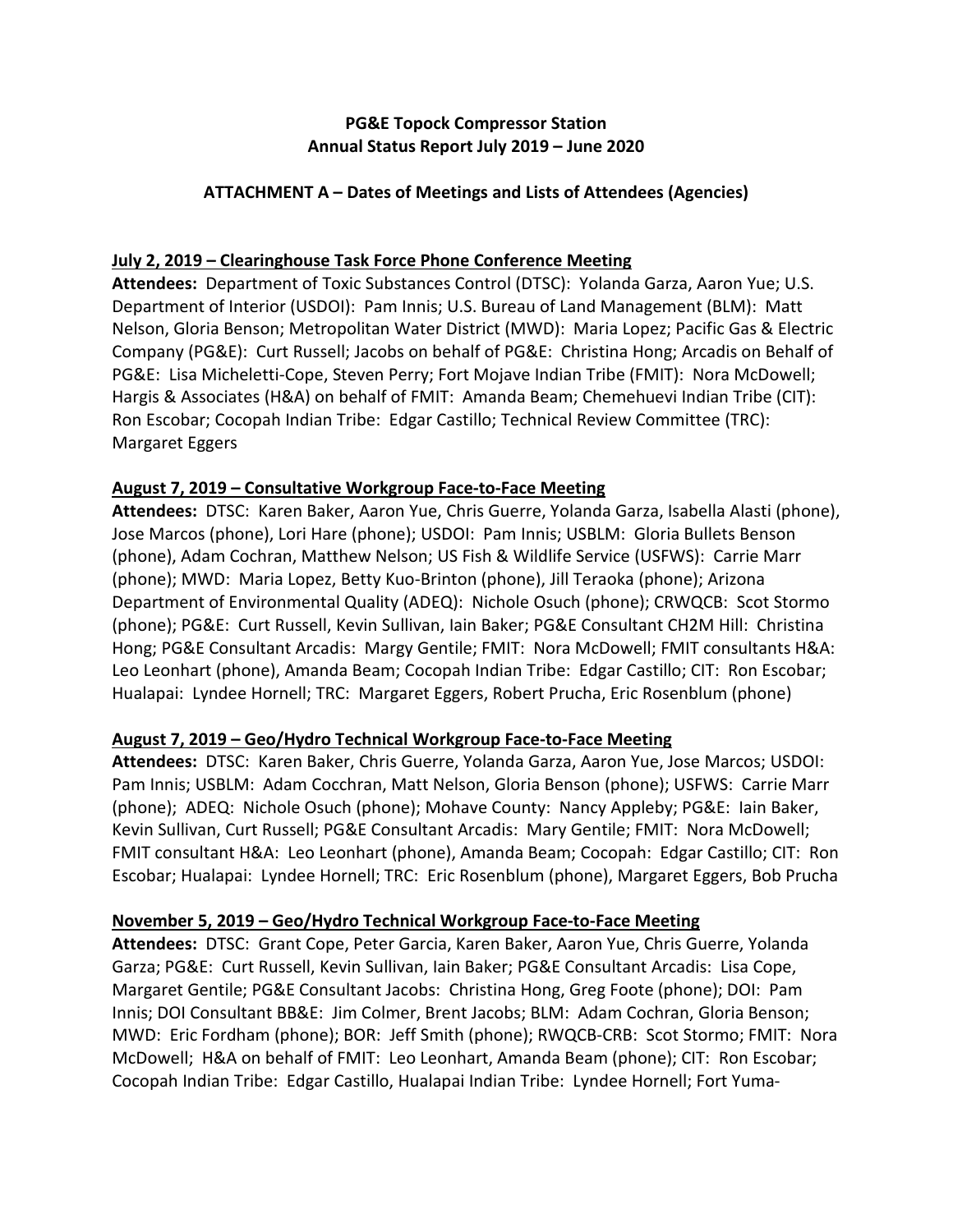PG&E Topock Designated Site Annual Status Report FY 19/20 Attachment A Page 2

Quechan Indian Tribe: Jill McCormick (phone);TRC: Margaret Eggers, Eric Rosenblum, Bob Prucha

## **November 5, 2019 – Clearinghouse Task Force Face-to-Face Meeting**

**Attendees:** DTSC: Yolanda Garza, Aaron Yue; USDOI: Pam Innis; U.S. BLM: Gloria Benson, Matt Nelson; MWD: Maria Lopez; CRWQCB: Scot Stormo; PG&E: Curt Russell; Jacobs on behalf of PG&E: Christina Hong; Arcadis on Behalf of PG&E: Lisa Micheletti-Cope, Steven Perry; FMIT: Nora McDowell; FMIT Consultants H&A: Amanda Beam; CIT: Ron Escobar; Cocopah Indian Tribe: Edgar Castillo; TRC: Margaret Eggers

## **November 6, 2019 – Consultative Workgroup Face-to-Face Meeting**

**Attendees:** DTSC: Grant Cope, Karen Baker, Aaron Yue, Chris Guerre, Yolanda Garza, Isabella Alasti (phone), Lori Hare (phone); USDOI: Pam Innis, B&B on behalf of USDOI: James Colmer; USBLM: Gloria Bullets Benson, Adam Cochran; USBOR: Jeff Smith (phone); MWD: Maria Lopez (phone), Betty Kuo-Brinton (phone), Jill Teraoka (phone); Geopentch on behalf of MWD: Eric Fordham; Arizona Department of Environmental Quality (ADEQ): Nichole Osuch (phone); PG&E: Curt Russell, Kevin Sullivan; Jacobs Engineering on behalf of PG&E: Christina Hong; Arcadis on behalf of PG&E: Lisa Micheletti-Cope; FMIT: Nora McDowell, Michael Sullivan (phone); FMIT consultants H&A: Leo Leonhart, Amanda Beam (phone); Fort Yuma-Quechan: Jill McCormick (phone); Cocopah Indian Tribe: Edgar Castillo; CRIT: Toni Flora; CIT: Ron Escobar; Hualapai: Lyndee Hornell; TRC: Margaret Eggers, Robert Prucha, Eric Rosenblum

# **January 7, 2020 – Clearinghouse Task Force Phone Conference Meeting**

**Attendees:** DTSC: Karen Baker, Yolanda Garza; USDOI: Pam Innis; U.S. BLM: Gloria Benson, Adam Cochran; MWD: Maria Lopez; CRWQCB: Scot Stormo; PG&E: Curt Russell, Kevin Sullivan; Jacobs on behalf of PG&E: Christina Hong; Arcadis on Behalf of PG&E: Lisa Micheletti-Cope, Steven Perry; FMIT: Nora McDowell; FMIT Consultants H&A: Leo Leonhart, Amanda Beam; CIT: Ron Escobar; Hualapai: Peter Bungart; TRC: Eric Rosenblum

# **February 5, 2020 – Consultative Workgroup Face-to-Face Meeting**

**Attendees:** DTSC: Karen Baker, Aaron Yue, Chris Guerre, Yolanda Garza, Isabella Alasti (phone), Jose Marcos (phone), Lori Hare (phone); USDOI: Pam Innis, Nathalie Doherty (phone); BB&E, Inc. on behalf of DOI: James Colmer (phone), Brent Jacobs (phone); USBLM: Gloria Bullets Benson (phone), Adam Cochran; USBOR: Jeff Smith (phone); MWD: Maria Lopez (phone), Betty Kuo-Brinton (phone), Jill Teraoka (phone); Mauricio Santos (phone); MWD consultant Geopentech: Eric Fordham; Arizona Department of Environmental Quality (ADEQ): Nichole Osuch (phone); PG&E: Curt Russell, Kevin Sullivan, Matt Dudley (phone); PG&E Consultant Jacobs Engineering: Christina Hong, Keith Sheets (phone); PG&E Consultant Arcadis: Lisa Kellogg (phone); FMIT: Nora McDowell, Michael Sullivan; FMIT consultants H&A: Leo Leonhart, Amanda Beam; Fort Yuma-Quechan: Jill McCormick; Cocopah Indian Tribe: Edgar Castillo; CRIT: Toni Flora; CIT: Ron Escobar (phone); Hualapai: Lyndee Hornell; TRC: Margaret Eggers, Robert Prucha (phone), Eric Rosenblum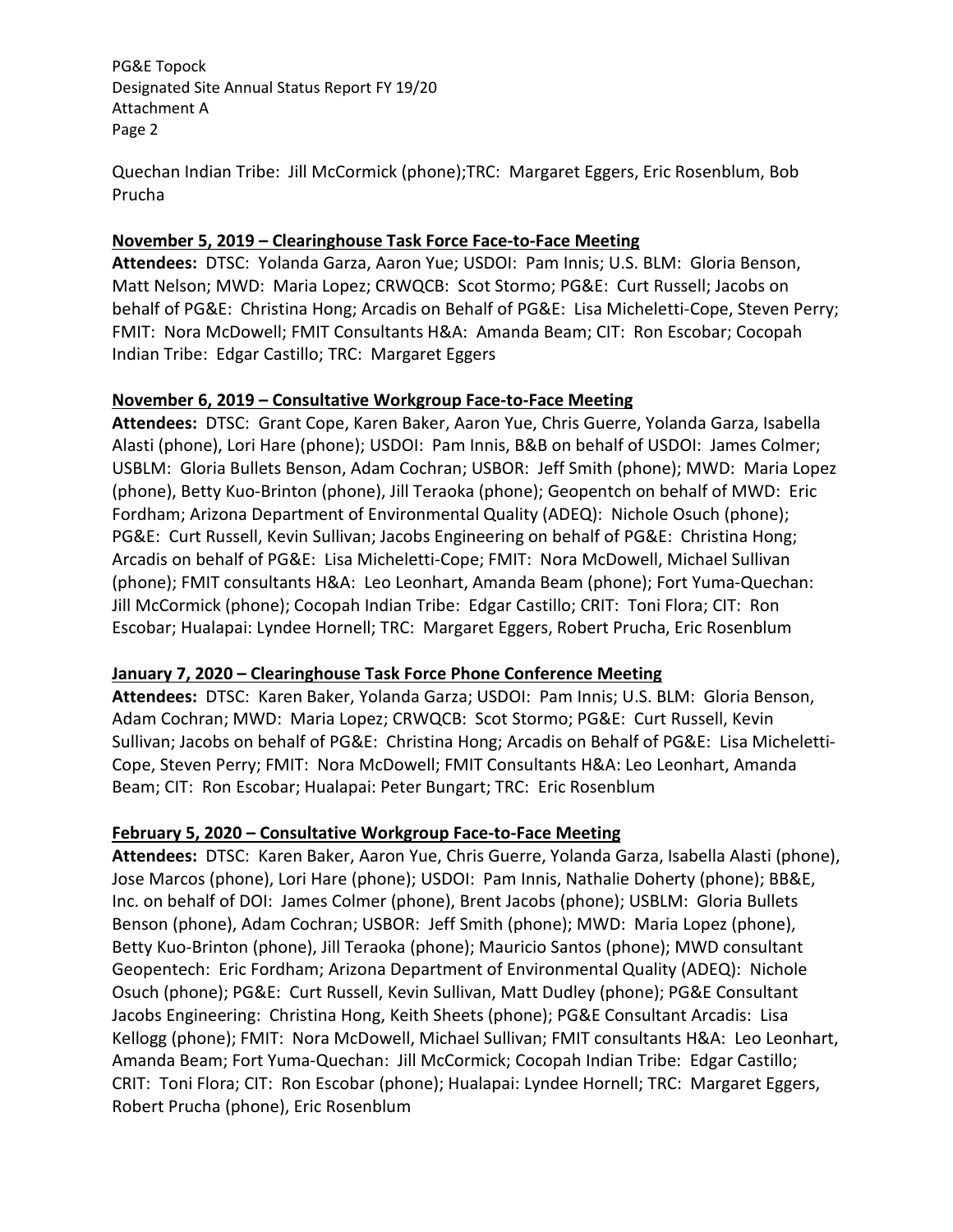PG&E Topock Designated Site Annual Status Report FY 19/20 Attachment A Page 3

## **March 3, 2020 – Geo/Hydro Technical Workgroup Phone/Web Meeting**

**Attendees:** DTSC: Chris Guerre, Aaron Yue, Yolanda Garza; USDOI: Pam Innis; PG&E: Kevin Sullivan, Iain Baker; PG&E Consultant Arcadis: Margaret Gentile; PG&E Consultant Jacobs: Christina Hong; RWQCB-CRB: Scot Stormo; Metropolitan Water District: Maria Lopez; Cocopah Indian Tribe: Edgar Castillo; FMIT: Nora McDowell; FMIT consultants H&A: Leo Leonhart, Amanda Beam; Hualapai Indian Tribe: Lyndee Hornell; CIT: Ron Escobar; TRC: Margaret Eggers, Eric Rosenblum, Bob Prucha

## **March 3, 2020 – Clearinghouse Task Force Phone Conference Meeting**

**Attendees:** DTSC: Aaron Yue; MWD: Maria Lopez; PG&E: Kevin Sullivan; PG&E consultants Jacobs: Christina Hong; CIT: Ron Escobar; Cocopah Indian Tribe: Edgar Castillo; FMIT: Nora McDowell; FMIT Consultants H&A: Leo Leonhart, Amanda Beam

## **May 5, 2020 – Clearinghouse Task Force Phone Conference Meeting**

**Attendees:** DTSC: Karen Baker, Yolanda Garza, Aaron Yue; USDOI: Pam Innis; BLM: Jason West, Adam Cochran, Gloria Benson, Collin Price; MWD: Maria Lopez; RWQCB: Scot Stormo; PG&E: Kevin Sullivan, Curt Russell; PG&E consultants Jacobs: Christina Hong; PG&E Consultants Arcadis: Lisa Micheletti Cope, Steven Perry; CIT: Ron Escobar; FMIT: Nora McDowell; FMIT Consultants H&A: Leo Leonhart, Amanda Beam; Quechan: Jill McCormick; TRC: Margaret Eggers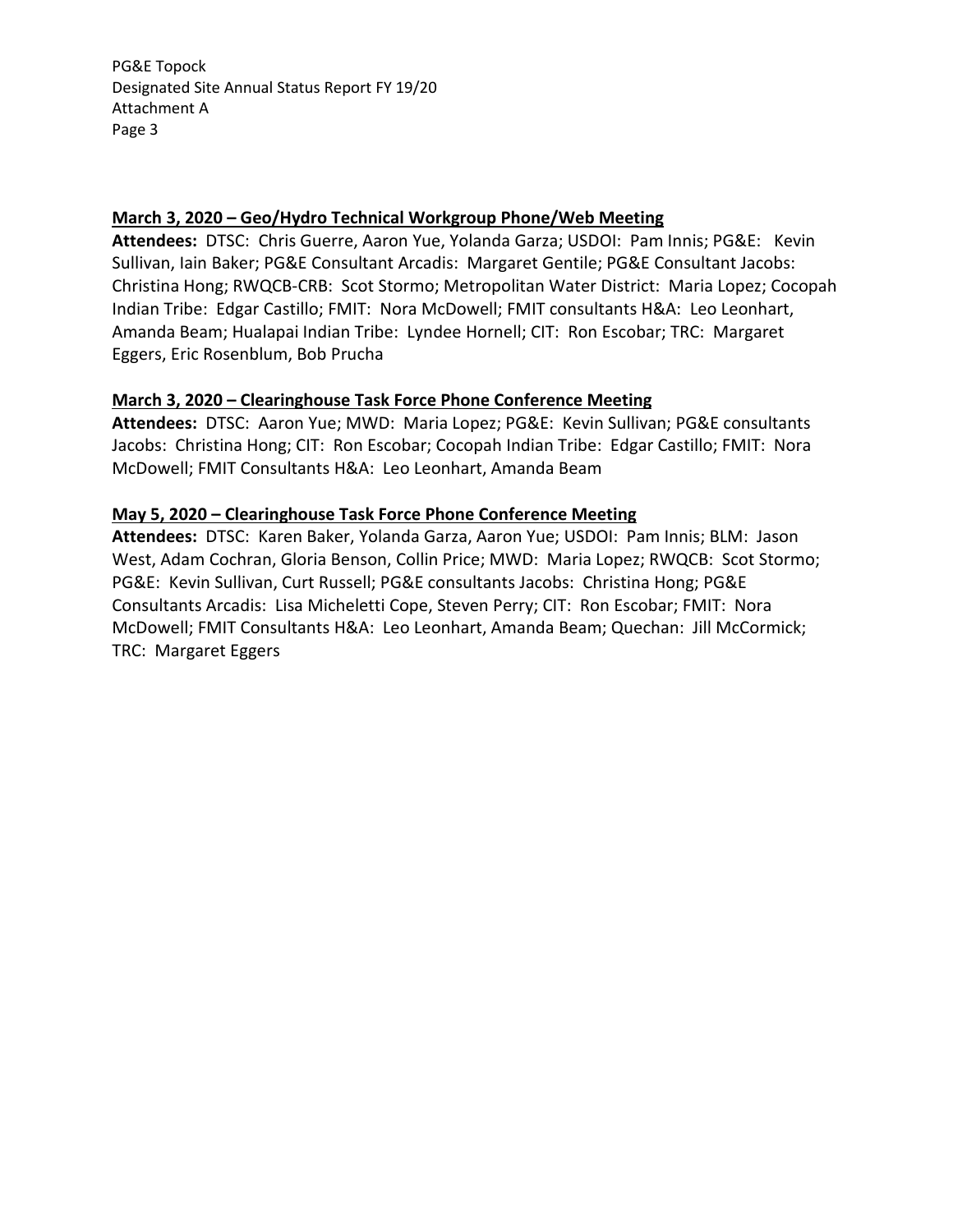# **PG&E Topock Compressor Station Annual Status Report July 2019 – June 2020**

## **ATTACHMENT B – Invitees to Consultative Work Group Meetings**

## **August 7, 2019 – Consultative Workgroup Face-to-Face Meeting**

**Notified and Invited:** Arizona Department of Environmental Quality (ADEQ), California Department of Fish and Wildlife (CDFW), California Regional Water Quality Control Board (CRWQCB), California Water Resources Control Board (CWRCB), Chemehuevi Indian Tribe (CIT), Coachella Valley Water District, Cocopah Indian Tribe, Colorado River Board of California (CRB), Colorado River Indian Tribes (CRIT), Department of Toxic Substances Control (DTSC), Eggers Environmental, Fort Mojave Indian Tribe (FMIT) and their consultants Hargis & Associates, Law Office of Courtney Ann Coyle, and The McDonald Law Firm, LC, Fort Yuma-Quechan Indian Tribe, HDR Engineering, Hualapai Indian Tribe, Indian Health Services (IHS), Integrated Hydro Systems, LLC, Metropolitan Water District (MWD) and their consultant Geopentech, Mohave County Department of Public Health (DPH), Pacific Gas and Electric (PG&E) and their consultants Arcadis, CH2M Hill, and Pivox, Regional Parks Department, Rosenblum Environmental, Torres-Martinez Desert Cahuilla Indian Tribe, Twenty-Nine Palms Indian Tribe, US Bureau of Land Management (USBLM), US Bureau of Reclamation (USBOR), US Department of Interior (USDOI) and their consultant Summit, US Fish and Wildlife Service (USFWS)

# **November 6, 2019 – Consultative Workgroup Face-to-Face Meeting**

**Notified and Invited:** ADEQ, CDFW, CRWQCB, CWRCB, CIT, Coachella Valley Water District, Cocopah Indian Tribe, CRB, CRIT, DTSC, Eggers Environmental, FMIT and their consultants H&A, Law Office of Courtney Ann Coyle, and The McDonald Law Firm, LC, Fort Yuma-Quechan Indian Tribe, HDR Engineering, Hualapai Indian Tribe, IHS, Integrated Hydro Systems, LLC, MWD and their consultant Geopentech, Mohave County DPH, PG&E and their consultants Arcadis, CH2M Hill, and Pivox, Regional Parks Department, Rosenblum Environmental, Torres-Martinez Desert Cahuilla Indian Tribe, Twenty-Nine Palms Indian Tribe, USBLM, USBOR, USDOI and their consultant Summit, USFWS

# **February 5, 2020 – Consultative Workgroup Face-to-Face Meeting**

**Notified and Invited:** ADEQ, CDFW, CRWQCB, CWRCB, CIT, Coachella Valley Water District, Cocopah Indian Tribe, CRB, CRIT, DTSC, Eggers Environmental, FMIT and their consultants H&A, Law Office of Courtney Ann Coyle, and The McDonald Law Firm, LC, Fort Yuma-Quechan Indian Tribe, HDR Engineering, Hualapai Indian Tribe, IHS, Integrated Hydro Systems, LLC, MWD and their consultant Geopentech, Mohave County DPH, PG&E and their consultants Arcadis, CH2M Hill, and Pivox, Regional Parks Department, Rosenblum Environmental, Torres-Martinez Desert Cahuilla Indian Tribe, Twenty-Nine Palms Indian Tribe, USBLM, USBOR, USDOI and their consultant Summit, USFWS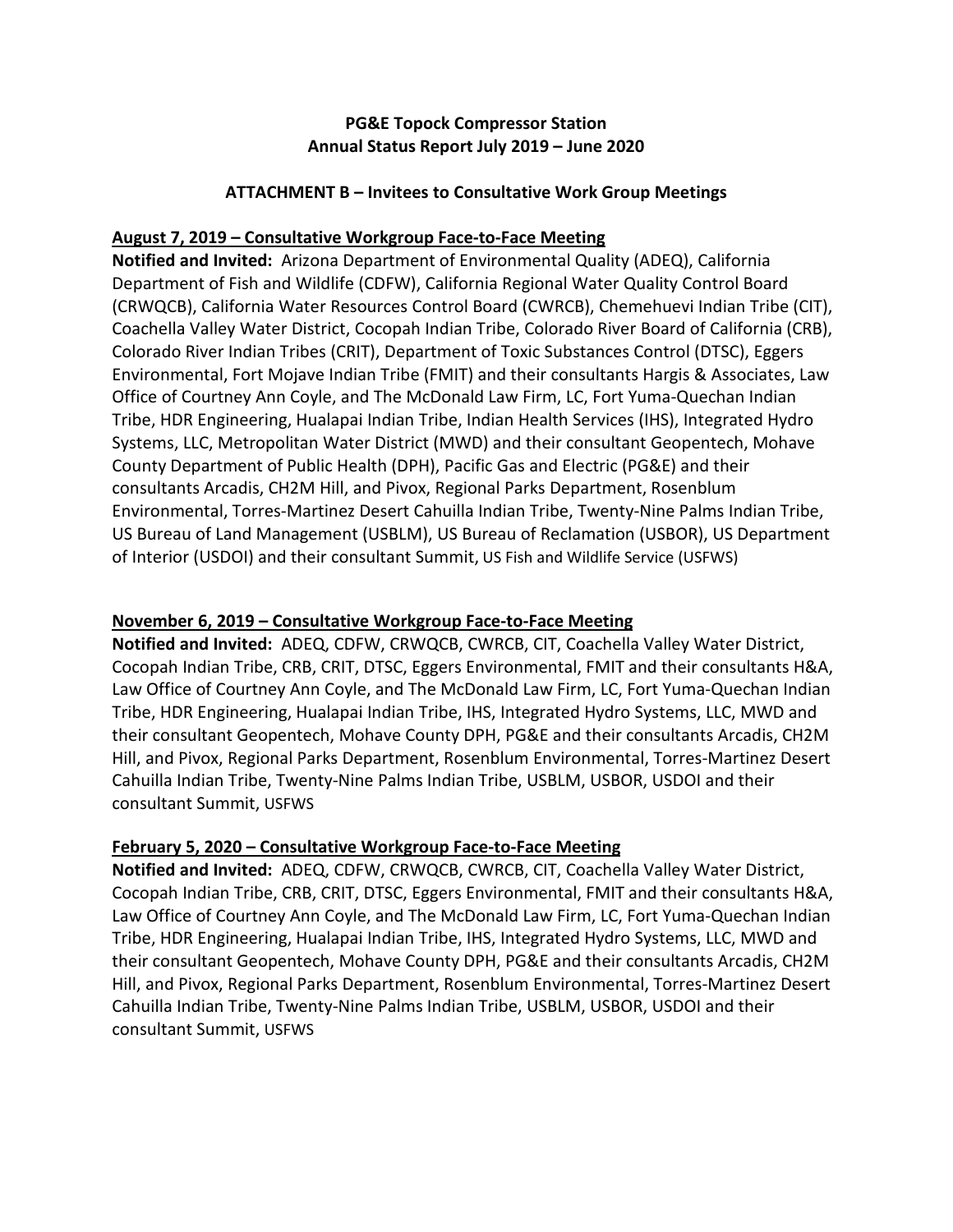# **PG&E Topock Compressor Station Annual Status Report July 2019 – June 2020**

# **ATTACHMENT C – Invitees to Sub-Committee Meetings**

## **July 2, 2019 – Clearinghouse Task Force Phone Conference Meeting**

**Notified and Invited:** California Regional Water Quality Control Board (CRWQCB), Chemehuevi Indian Tribe (CIT), Cocopah Indian Tribe, Colorado River Indian Tribe (CRIT), Department of Toxic Substances Control (DTSC), Fort Mojave Indian Tribe, Hargis & Assoc. (H&A) on behalf of FMIT; Fort Yuma-Quechan Indian Tribe, Hualapai Indian Tribe, Metropolitan Water District (MWD), Pacific Gas & Electric Company (PG&E) and their consultants CH2M Hill and Arcadis, Technical Review Committee (TRC), U.S. Bureau of Land Management (USBLM), U.S. Department of Interior (USDOI)

## **August 7, 2019 – Geo/Hydro Technical Workgroup Face-to-Face Meeting**

**Notified and Invited:** Arizona Department of Environmental Quality (ADEQ), California Department of Fish and Wildlife (CDFW), CRWQCB, California Water Resources Control Board (CWRCB), CIT, Coachella Valley Water District, Cocopah Indian Tribe, Colorado River Board of California (CRB), CRIT, DTSC, Eggers Environmental, FMIT and their consultants H & A, Law Office of Courtney Ann Coyle, and The McDonald Law Firm, LC, Fort Yuma-Quechan Indian Tribe, HDR Engineering, Hualapai Indian Tribe, Indian Health Services (IHS), Integrated Hydro Systems, LLC, MWD and their consultant Geopentech, Mohave County Department of Public Health (DPH), PG&E and their consultants Arcadis, CH2M Hill, and Pivox, Regional Parks Department, Rosenblum Environmental, Torres-Martinez Desert Cahuilla Indian Tribe, Twenty-Nine Palms Indian Tribe, USBLM, US Bureau of Reclamation (USBOR), USDOI and their consultant Summit, US Fish and Wildlife Service (USFWS)

# **November 5, 2019 – Geo/Hydro Technical Workgroup Face-to-Face Meeting**

**Notified and Invited:** ADEQ, CDFW, CRWQCB, CWRCB, CIT, Coachella Valley Water District, Cocopah Indian Tribe, CRB, CRIT, DTSC, Eggers Environmental, FMIT and their consultants H & A, Law Office of Courtney Ann Coyle, and The McDonald Law Firm, LC, Fort Yuma-Quechan Indian Tribe, HDR Engineering, Hualapai Indian Tribe, IHS, Integrated Hydro Systems, LLC, MWD and their consultant Geopentech, Mohave County DPH, PG&E and their consultants Arcadis, CH2M Hill, and Pivox, Regional Parks Department, Rosenblum Environmental, Torres-Martinez Desert Cahuilla Indian Tribe, Twenty-Nine Palms Indian Tribe, USBLM, USBOR, USDOI and their consultant BB&E, USFWS

## **November 5, 2019 – Clearinghouse Task Force Face-to-Face Meeting**

**Notified and Invited:** CRWQCB, CIT, Cocopah Indian Tribe, CRIT, DTSC, FMIT and their consultants H&A, Fort Yuma-Quechan Indian Tribe, Hualapai Indian Tribe, MWD, PG&E and their consultants CH2M Hill and Arcadis, TRC, USBLM, USDOI